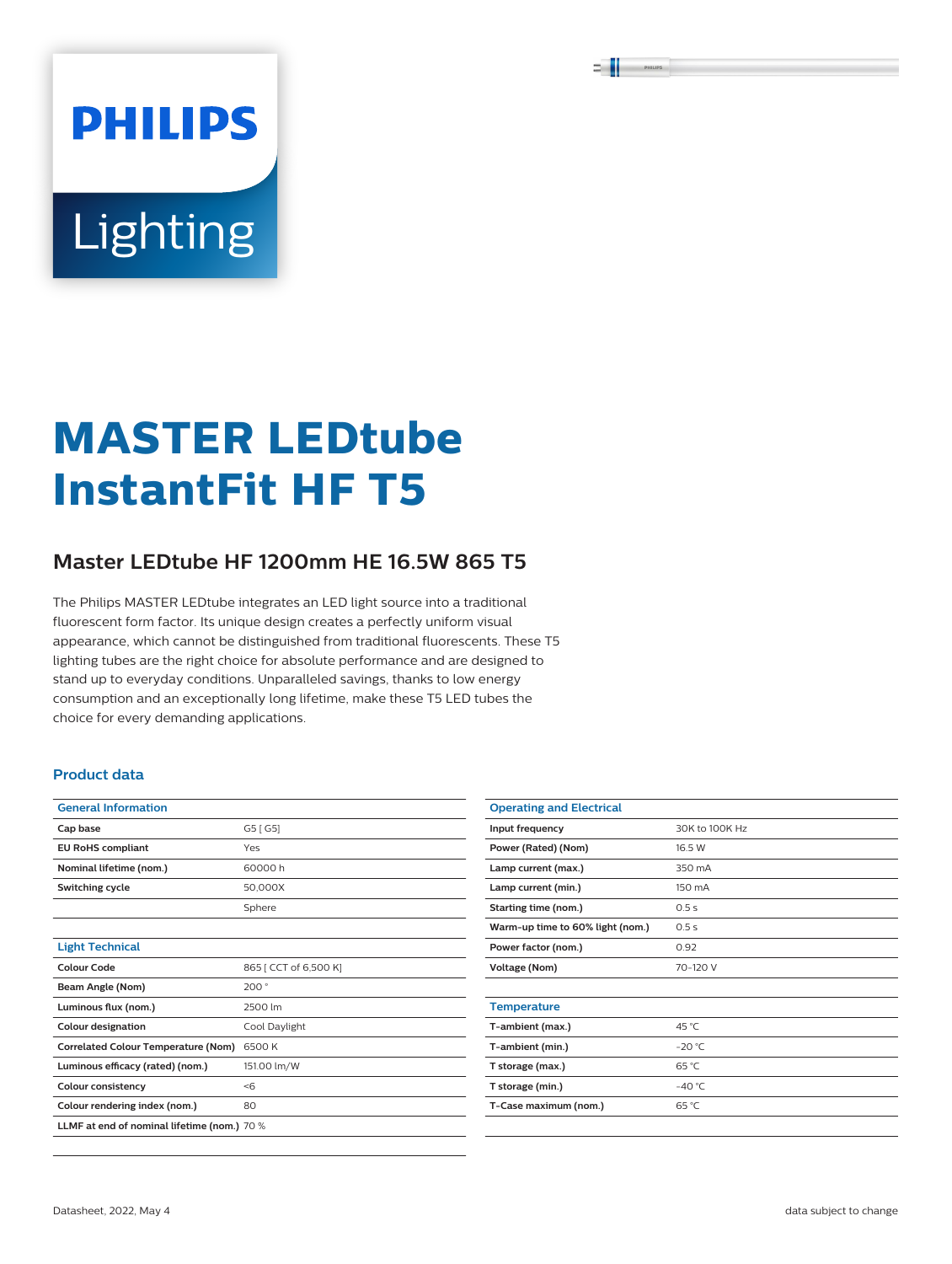#### **MASTER LEDtube InstantFit HF T5**

| <b>Controls and Dimming</b>     |                                          |  |  |  |  |
|---------------------------------|------------------------------------------|--|--|--|--|
| Dimmable                        | Yes - Check ballast compatibility        |  |  |  |  |
|                                 |                                          |  |  |  |  |
| <b>Mechanical and Housing</b>   |                                          |  |  |  |  |
| <b>Lamp Finish</b>              | Frosted                                  |  |  |  |  |
| <b>Bulb material</b>            | Glass                                    |  |  |  |  |
| <b>Product length</b>           | 1200 mm                                  |  |  |  |  |
| <b>Bulb shape</b>               | Tube, double-ended                       |  |  |  |  |
|                                 |                                          |  |  |  |  |
| <b>Approval and Application</b> |                                          |  |  |  |  |
| <b>Energy Efficiency Class</b>  | D                                        |  |  |  |  |
| Energy-saving product           | Yes                                      |  |  |  |  |
| Approval marks                  | RoHS compliance TUV CE marking KEMA Keur |  |  |  |  |
|                                 | certificate                              |  |  |  |  |

| Energy consumption kWh/1,000 hours 17 kWh |                                          |  |  |  |
|-------------------------------------------|------------------------------------------|--|--|--|
|                                           | 406188                                   |  |  |  |
|                                           |                                          |  |  |  |
| <b>Product Data</b>                       |                                          |  |  |  |
| <b>Full product code</b>                  | 871869674333100                          |  |  |  |
| Order product name                        | Master LEDtube HF 1200mm HE 16.5W 865 T5 |  |  |  |
| EAN/UPC - product                         | 8718696743331                            |  |  |  |
| Order code                                | 74333100                                 |  |  |  |
| SAP numerator – quantity per pack         |                                          |  |  |  |
| Numerator – packs per outer box           | 10                                       |  |  |  |
| <b>SAP material</b>                       | 929001391202                             |  |  |  |
| SAP net weight (piece)                    | $0.159$ kg                               |  |  |  |

#### **Dimensional drawing**



| Product                                                              | D1 | D <sub>2</sub> | A1 | $\mathbf{A}$ | A3 |
|----------------------------------------------------------------------|----|----------------|----|--------------|----|
| Master LEDtube HF 1200mm 15.5 mm 18.8 mm 1149 mm 1156.1 mm 1163.2 mm |    |                |    |              |    |
| HE 16.5W 865 T5                                                      |    |                |    |              |    |

**Master LEDtube HF 1200mm HE 16.5W 865 T5**

#### **Photometric data**



**LEDtubes, TLED T12 120-277V 20W 6500K G13**

2017-05-24 **TLED 16.5W 1 x TLED16.5W6500K 200D 9290013912** 1 x 2500 lm Light output ratio 1.00 Service downward 0.74 Polar intensity diagram **100** 150 150 200 200 γ Utilisation factor table Room Index k  $\overline{\phantom{a}}$  $\overline{\phantom{a}}$ 5.000.80 1.020.<br>8020.8020.80 0.50 0.10  $\rightarrow$  $-1$  $\approx$  $-22.72$  $-77$  $-1$ 0.85 1 0.960.70 0.900.70 0.840.70 0.30 0.10 0.29 0.36 0.430.49 0.54 0.62 0.67 0.71 0.77 0.800.50 0.30 0.34 0.71 0.740.50  $\rightarrow$  $-1$  $-2$  $\rightarrow$  $\equiv$  1.  $-1$  $-5.5$  $-1$  $-1$  $-1$ 1 0.680.30  $\rightarrow$  $\overline{\phantom{a}}$  $-2$  $-26$  $\equiv$  1.  $-1$  $-1$  $-1$ -- $-1$ 0.650.00  $-1$  $-1$ 0.17  $-222$ 0.260.31 0.35 0.41 0.46 0.49 0.53 0.56Quantity estimation diagram n alimentos 0 10 20 30 40 <sup>2</sup> 10 30 50 70 90 (m 300 lx 500 lx 750 lx Reflectances: 0.70, 0.50, 0.30 Ceiling mounted UGR diagram 4.0  $\overline{\phantom{a}}$ 8.0 12.0 16.0 m  $\sim$ Y <sup>h</sup>room: 2.8 m Refl: 0.70 0.50 0.20 Ceiling mounted : viewed endwise <sup>Y</sup> : Parallel to viewing dir. 25 28 25 Luminance Table 0.0 15.0 30.0 45.0 60.0 75.0 90.0  $\tilde{\phantom{a}}$ 50.0 60.0 65.0 70.0 75.0 80.0 85.0 90.0 Plane <sup>12977</sup> <sup>12455</sup> <sup>11556</sup> <sup>11206</sup> <sup>10937</sup> <sup>10810</sup> <sup>10768</sup> <sup>10819</sup> <sup>11122</sup> <sup>13630</sup> <sup>12974</sup> <sup>11673</sup> <sup>11081</sup> <sup>10573</sup> <sup>10205</sup> <sup>9956</sup> <sup>9920</sup> <sup>10141</sup> <sup>9408</sup> <sup>18343</sup> <sup>17872</sup> <sup>17219</sup> <sup>16494</sup> <sup>15465</sup> <sup>14165</sup> <sup>12362</sup> <sup>9706</sup> <sup>5823</sup> <sup>4244</sup> General Uniform Lighting

CalcuLuX Photometrics 4.5 Philips Lighting B.V. Page: 1/1 Page: 1/1

**LEDtube 1200mm 16-5W G5 865 2500lm**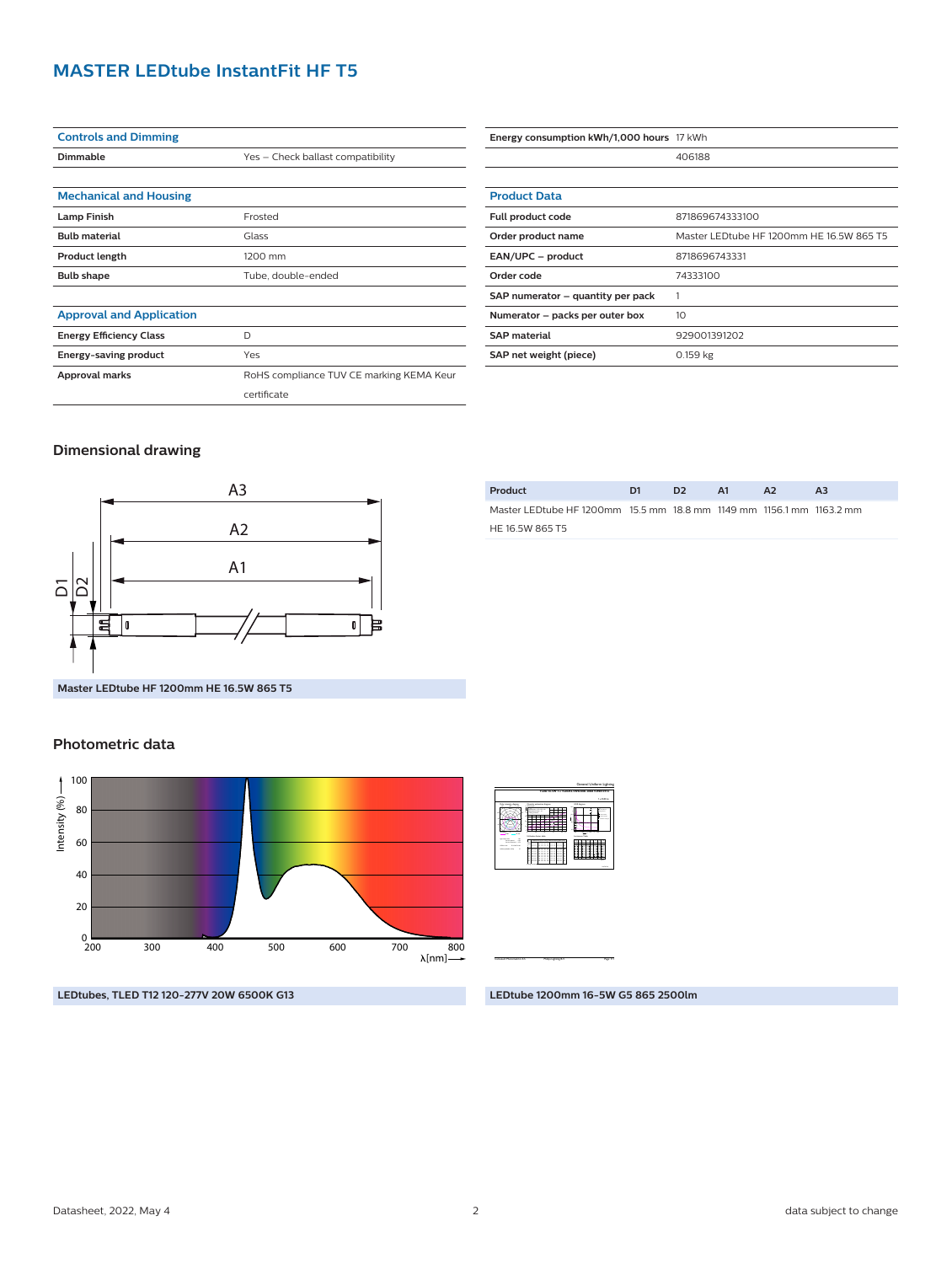#### **MASTER LEDtube InstantFit HF T5**

#### **Photometric data**



**LEDtube 600mm 8W G5 830 1000lm**





**Lumen Maintenance Diagram**

**Life Expectancy Diagram**